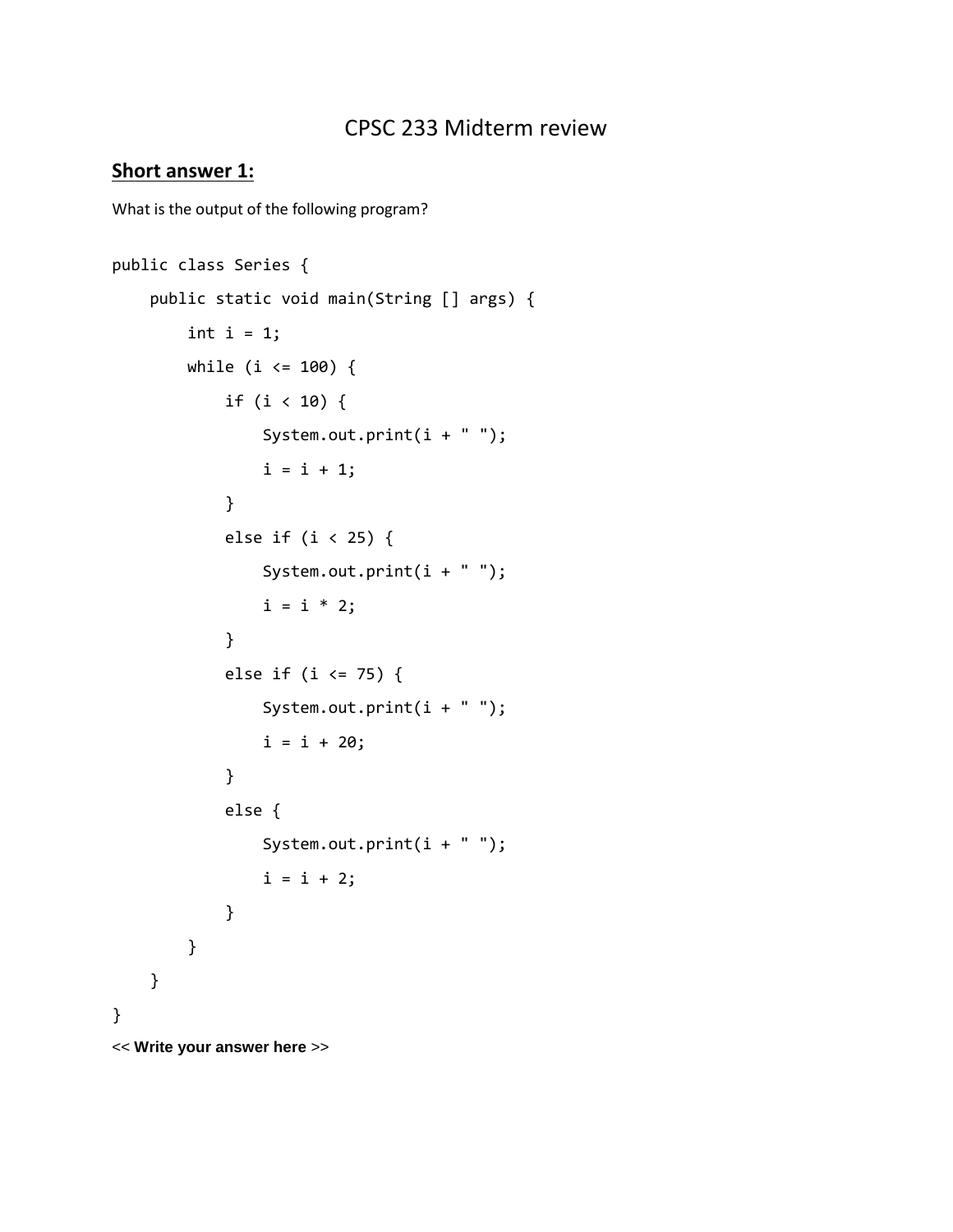### **Short answer 2:**

```
What is the output of the following program?
  public class Tracer {
        private int x;
        private int y;
        public Tracer() {
           x = 8;y = 88; }
       public void setX(int num) \{ x = num; \}public void setY(int num) \{ y = num; \} public void m1() {
           int t = x;
           x = y;y = t; }
        public void m2() {
           int x = y;
           y = x; }
       public void show() { System.out.println(x + " " + y); }
       public void showIt() { System.out.println(x + y); }
   }
   public class TracerDriver {
        public static void main(String [] args) {
           Tracer t = new Tracer();
            t.show();
            t.setX(13);
           t.setY(7); t.show();
            t.m1();
            t.show();
            t.m2();
            t.showIt();
        }
   }
<< Answer >>
```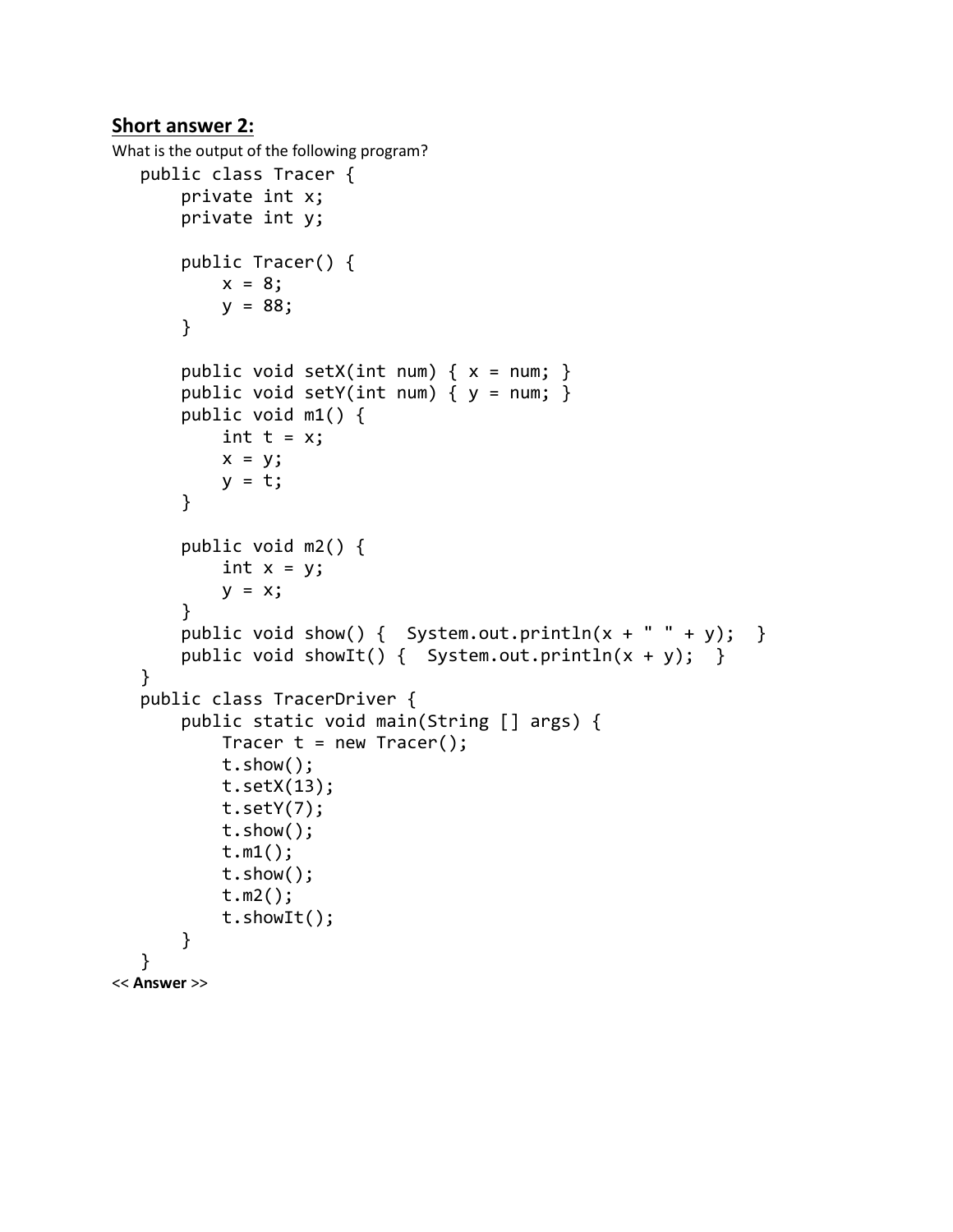## **Short answer 3:**

### **Part (a)**

Draw out a UML class diagram for class Person (full version of class diagram with all details).

```
public class Person {
    private int age;
   public int getAge() { return(age); }
    public void setAge(int anAge) { age = anAge; }
}
```
#### **Part (b)**

Draw a UML class diagram showing the relationship between children and their parents. You are to use a single class diagram. You don't however have to worry about attributes, just focus on representing the relationship. You can assume that each person has up to two parents and that parents can have zero up to 50 children.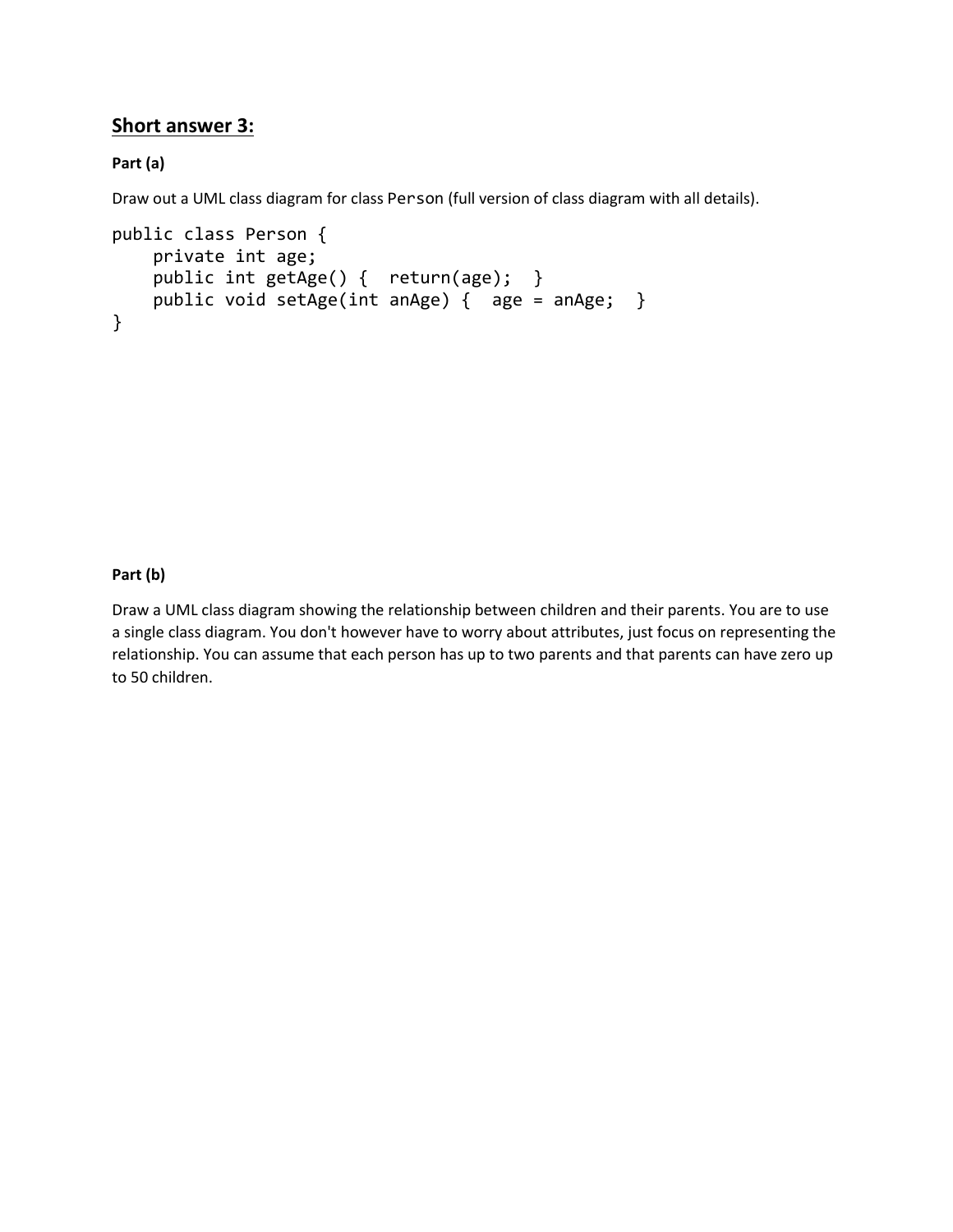## **Short answer 4:**

Write an accessor/get and mutator/set method for the following class definition.

```
public class Student { 
     private int identificationNumber; 
     public Student () { 
          identificationNumber = -1; 
     } 
     // Accessor 
   }
    // Mutator 
   }
}
```
### **Short answer 5:**

In the space provided you are to specify the output of the following program.

```
public class Tracer {
     private int x;
     private int y;
     public Tracer() {
        x = 7;y = 13; }
     public Tracer(int x, int y) {
         this();
        this.x = x;y = y * 2; }
     public void display() {
        System.out.println(x + " " + y); }
     public void method() {
        int x = 2;
        x = x * 10;y = x + y; }
     public void method(int a) {
        x = a;y = \text{this.y} * 2; }
}
```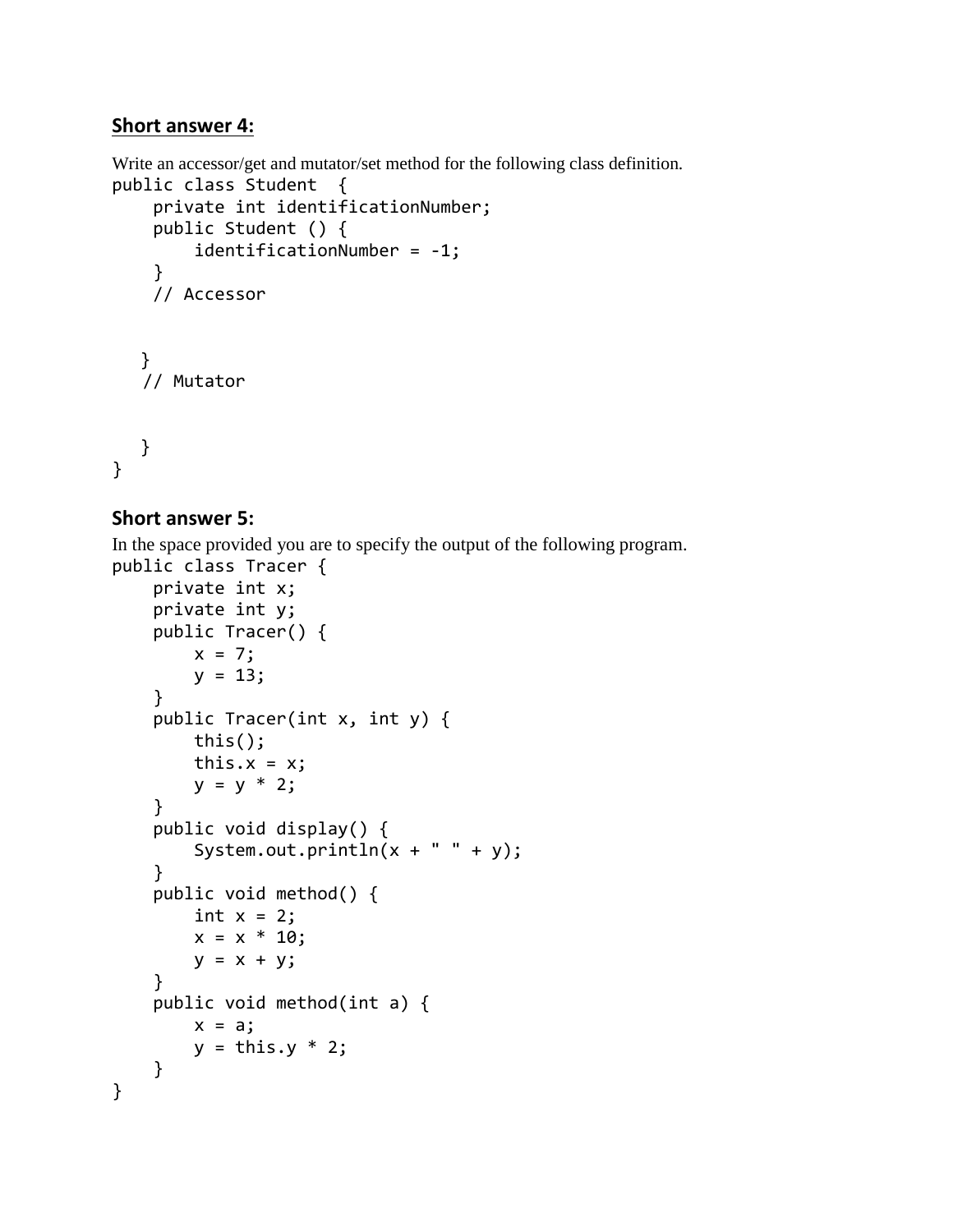```
public class Driver {
     public static void main(String [] args) {
        Tracer aTracer = new Tracer();
         aTracer.display();
        aTracer = new Trace(888,666); aTracer.display();
         aTracer.method();
         aTracer.display();
         aTracer.method(707);
         aTracer.display();
     }
}
```

```
<< Write your answer here >>
```
### **Short answer 6:**

Using the code for class 'Driver' and class 'Survey' you are to implement the following capabilities. The solution will be implemented in the methods of the survey class. It will start by asking 3 questions. At the start of the simulation, the person has a 0% chance of catching the illness. The answer to each question will determine the additional probability of catching the illness.

#### **Age:**

- 21 years or younger: 0% added to probability
- 22 to 45 years old: 2% added to probability
- 46 65 years old: 4% added to probability
- Over 65 years old: 8% added to probability

#### **Drinking frequency:**

- Don't drink: 0% added to probability
- One drink a month: 2% added to probability
- One drink a week: 4% added to probability
- One or more drinks a day: 8% added to probability

#### **Smoking frequency:**

- Non-smoker: 0% added to probability
- One pack a week: 2% added to probability
- One pack day: 4% added to probability
- More than one pack a day: 8% added to probability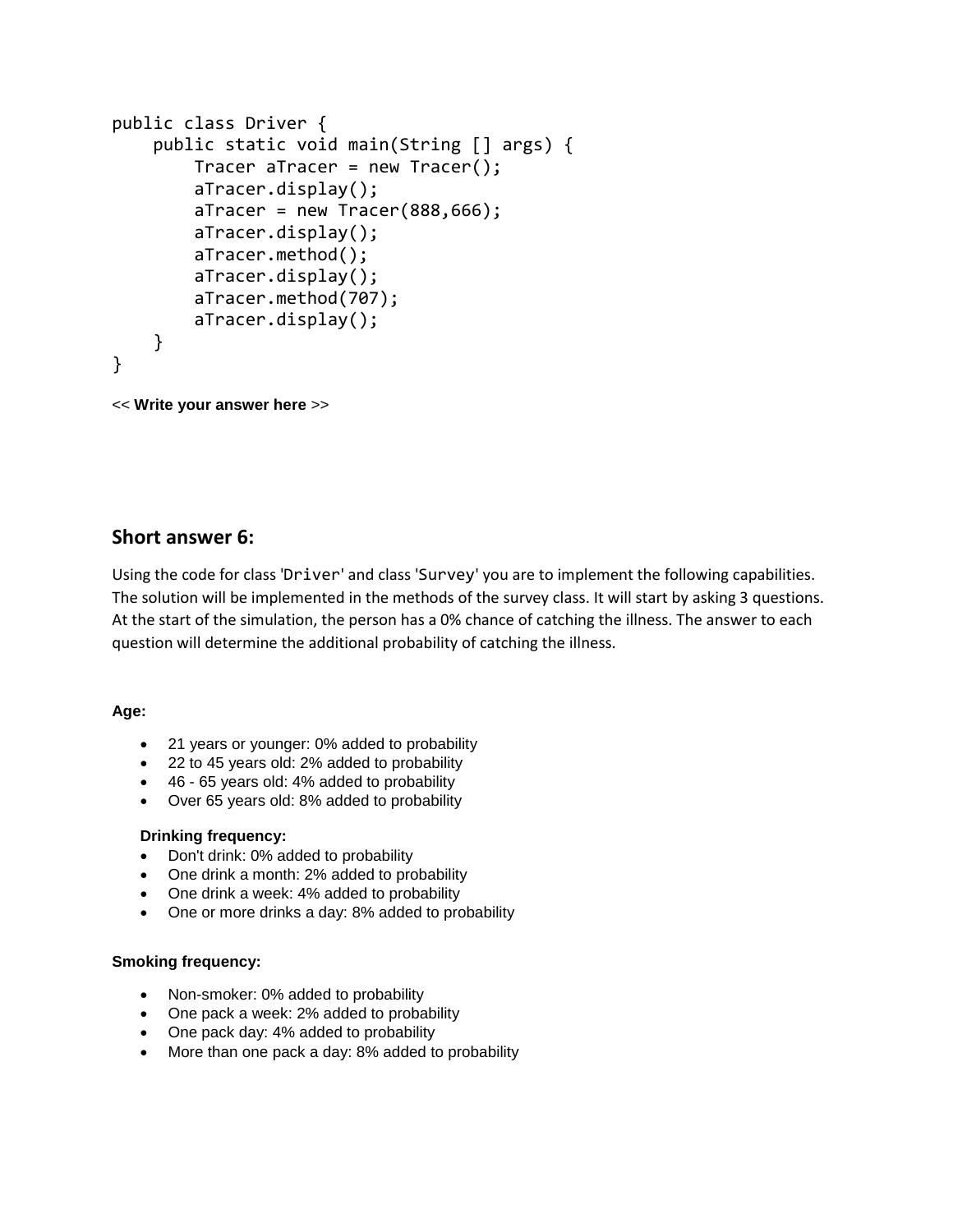After asking these three questions the program will then determine if the person has caught the illness or not (display result to user).

```
public class Survey {
    public static final int NO EFFECT = 0;
    public static final int LOW EFFECT = 2;
    public static final int MEDIUM EFFECT = 4;
    public static final int HIGH EFFECT = 8;
     public static final int NUMBER_PERCENTAGES = 100;
     private Scanner in;
     private Random aGenerator;
     public Survey() {
         in = new Scanner(System.in);
        aGenerator = new Random(); << Additional constructor code here >>
     }
     << Start of answer space >>
     public void askDrinking() {
         System.out.println("(0) Don't drink");
         System.out.println("(1) One drink a month");
         System.out.println("(2) One drink a week");
         System.out.println("(3) One or more drinks a day");
     }
     public void askSmoking() { 
         System.out.println("(0) Non smoker");
         System.out.println("(1) One pack a week");
         System.out.println("(2) One pack day");
         System.out.println("(3) More than one pack a day");
```
}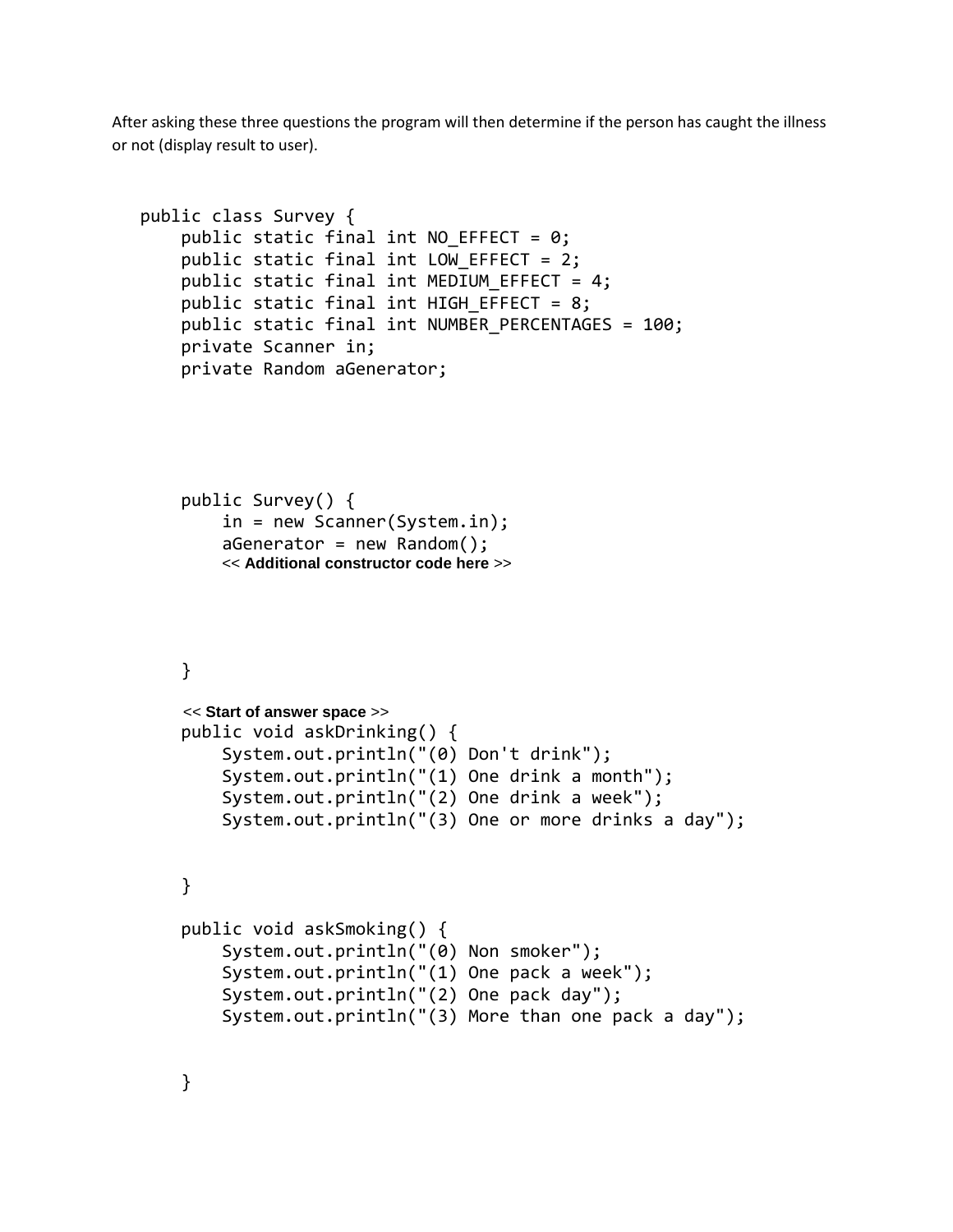```
 public void askAge() {
     System.out.println("(0) 21 years or younger");
     System.out.println("(1) 22 to 45 years old");
     System.out.println("(2) 46 - 65 years old");
     System.out.println("(3) Over 65 years old");
```
}

```
 << End of answer space >>
}
public class Driver {
     public static void main(String [] args) {
         Survey aSurvey = new Survey();
         aSurvey.start();
     }
}
```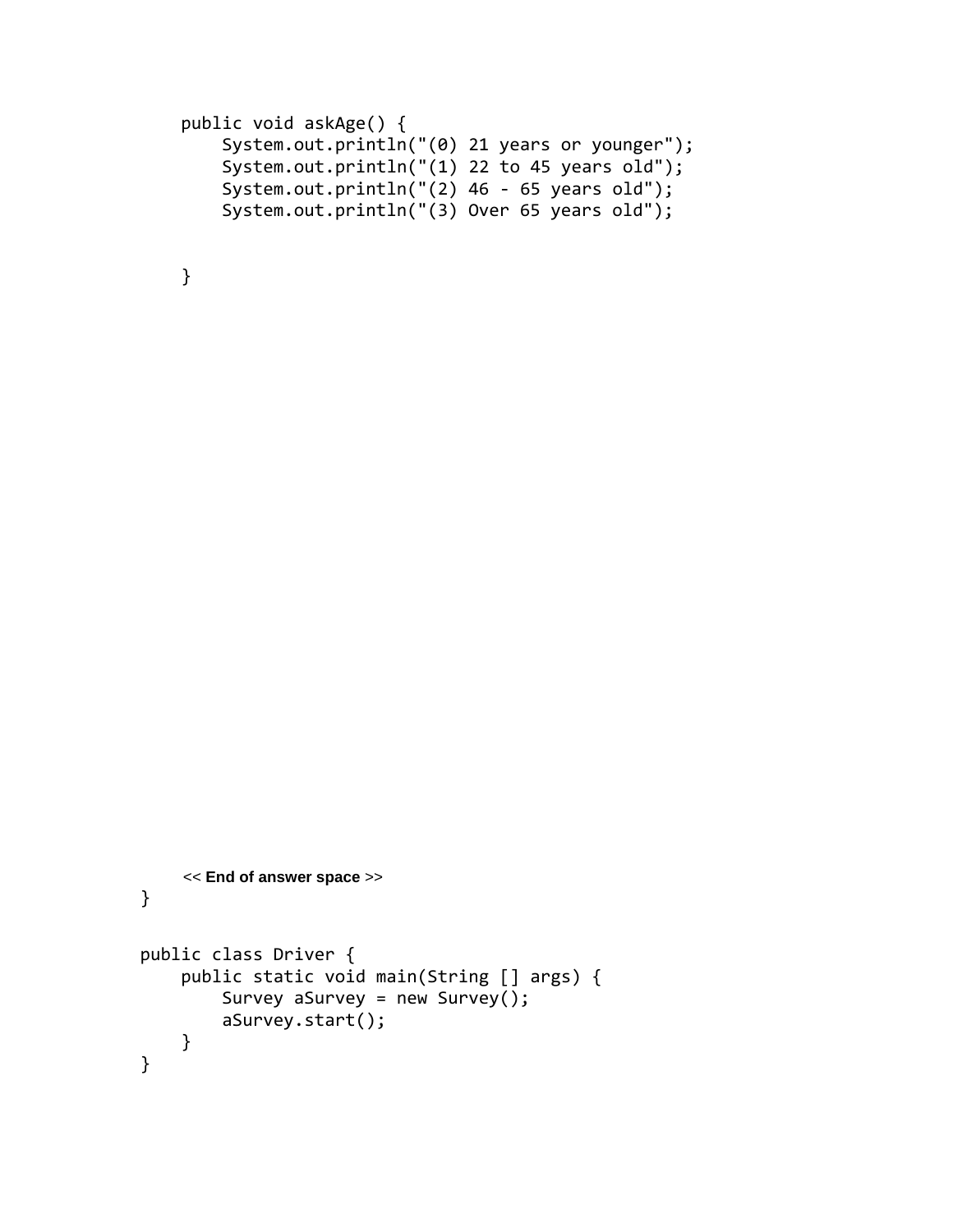# **Multiple choice questions:**

For Questions  $1 - 2$  you are to specify how many times the corresponding loop will execute.

```
1)
int i = 10;
while (i \le 5) {
     System.out.print(i);
    i = i + 1;}
   a. 0
   b. 1
  c. 6
   d. 10
  e. This is an endless loop
2)
for(int i=100; i<0; ++i) {
     System.out.print(i);
    i = i + 1;}
   a. 0
   b. 1
  c. 100
  d. 101
  e. This is an endless loop
```
For Questions  $3 - 4$  you are to specify the output of the corresponding program.

```
3)
char a = '-';
switch (a) {
     case '1':
         System.out.print('a');
         break;
     case '2':
         System.out.print('b');
         break;
     case '3':
         System.out.print('c');
         break;
     case '4':
         System.out.print('d');
         break;
 }
 System.out.print("e");
```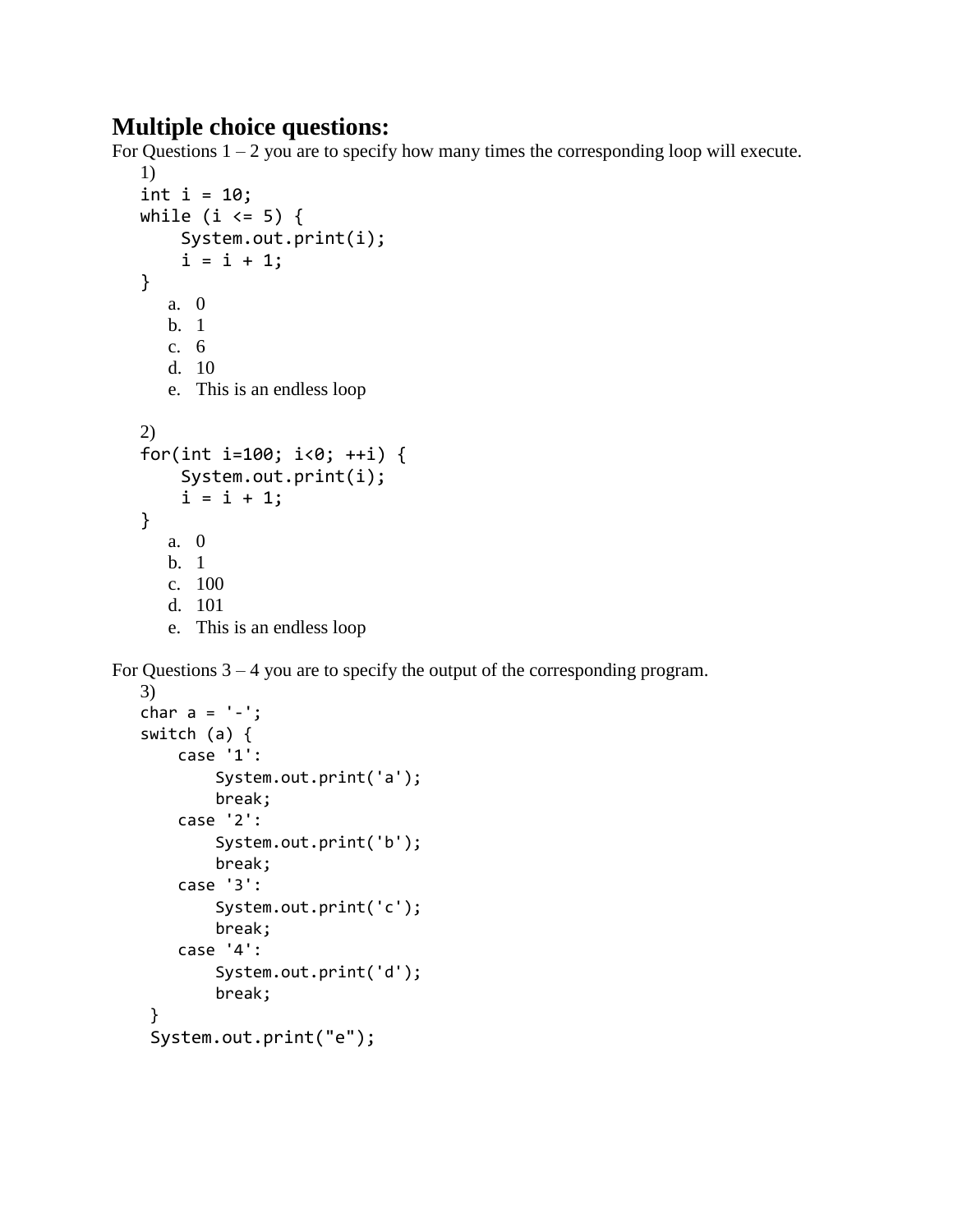```
a. a
  b. ae
  c. 1
  d. 1e
  e. e
4)
int b;
Random aGenerator = new Random();
b = aGenerator.nextInt(100)+1;if ((b \le -1) || (b > -1)) System.out.println("Doh!");
else
     System.out.println("Woohoo!");
  a. a
  b. Doh
  c. Doh!
  d. Doh!
     Woohoo!
```
- e. None of the above
- 5) Which of the following is a Java constant?
	- a. int  $x = 1$ ;
	- b. long  $x = 3$ ;
	- c. final char  $x = x'$ ;
	- d. constant int  $x = 1'$
	- e.  $CONSTANT = 12$ ;
- 6) Which of the following is the correct minimum number of statements needed to *declare and initialize an array* with guaranteed starting values?
	- a. an $Array = []$ ;

```
b. anArray = [1, 2, 3];
```
- c. int [] anArray;
- d. int  $[]$  anArray = new int $[3]$ ;
- e.  $int [$ ] anArray = new  $int[3]$ ; for (int i = 0; i < 3; i++) {  $anArray[i] = -1$ ; }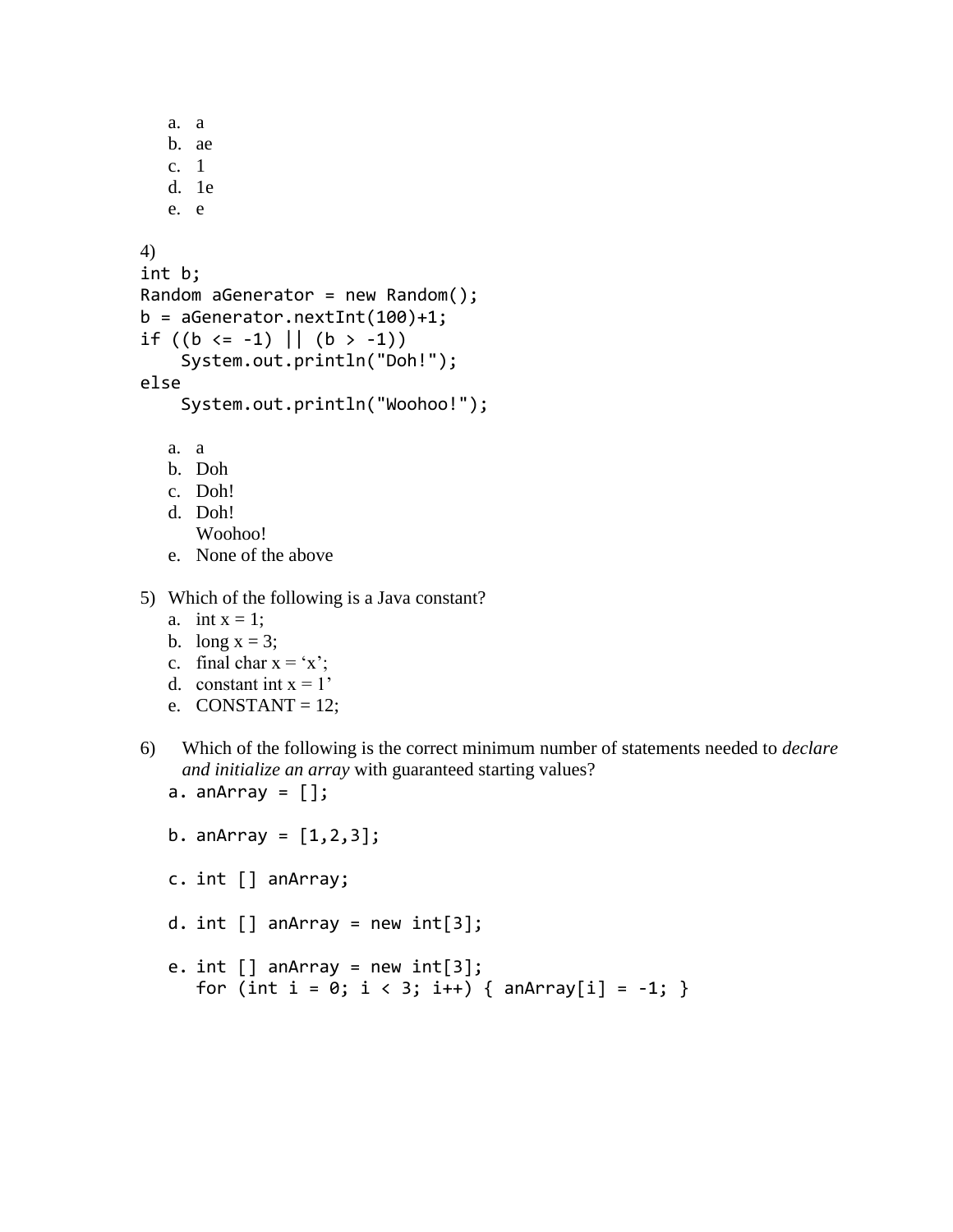```
For Questions 7 & 8 please refer to the following program.
public class Calls {
     public void meth1 () {
         System.out.println("meth1");
     }
     public void meth2 () { 
     }
}
public class Driver {
     public static void main (String [] args) {
        Calls aCall = new Calls();
     }
}
```
- 7) Based on what you see in the class definition: Within the body of 'meth2()' which of the following is the proper way to invoke 'meth $1()$ '?
	- a. meth1();
	- b. this.meth $1()$ ;
	- c. aCall.meth1();
	- d. (a)  $&$  (b)
	- e. All of the above
- 8) Based on what you see in the class definition: Within the body of 'main()' which of the following is the proper way to invoke 'meth1()'?
	- a. meth $1()$ ;
	- b. this.meth $1()$ ;
	- c. aCall.meth1();
	- d. (a)  $&$  (b)
	- e. All of the above